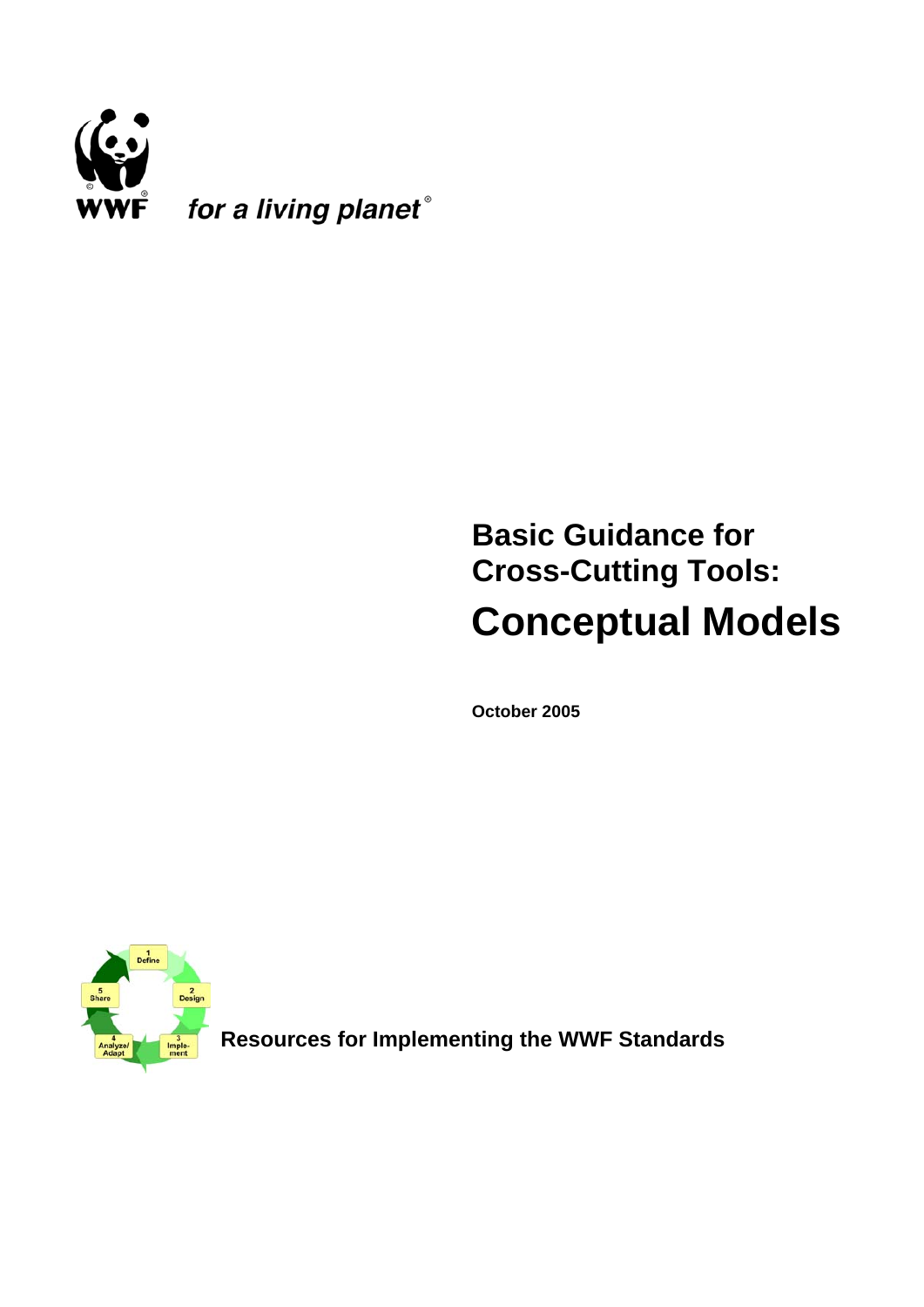## **Contents**

This document is intended as a resource to support the implementation of the *WWF Standards of Conservation Project and Programme Management.* Conceptual models are an important tool that can be used to help meet several steps of these standards; each project or programme team will have to determine whether this tool and associated guidance makes sense for them.

http://www.panda.org/standards/1\_4\_conceptual\_models This document may change over time; the most recent version can be accessed at:

**Written by:** Alexis Morgan, WWF Canada **Edited by**: Foundations of Success

Please address any comments to Sheila O'Connor (soconnor@wwfint.org).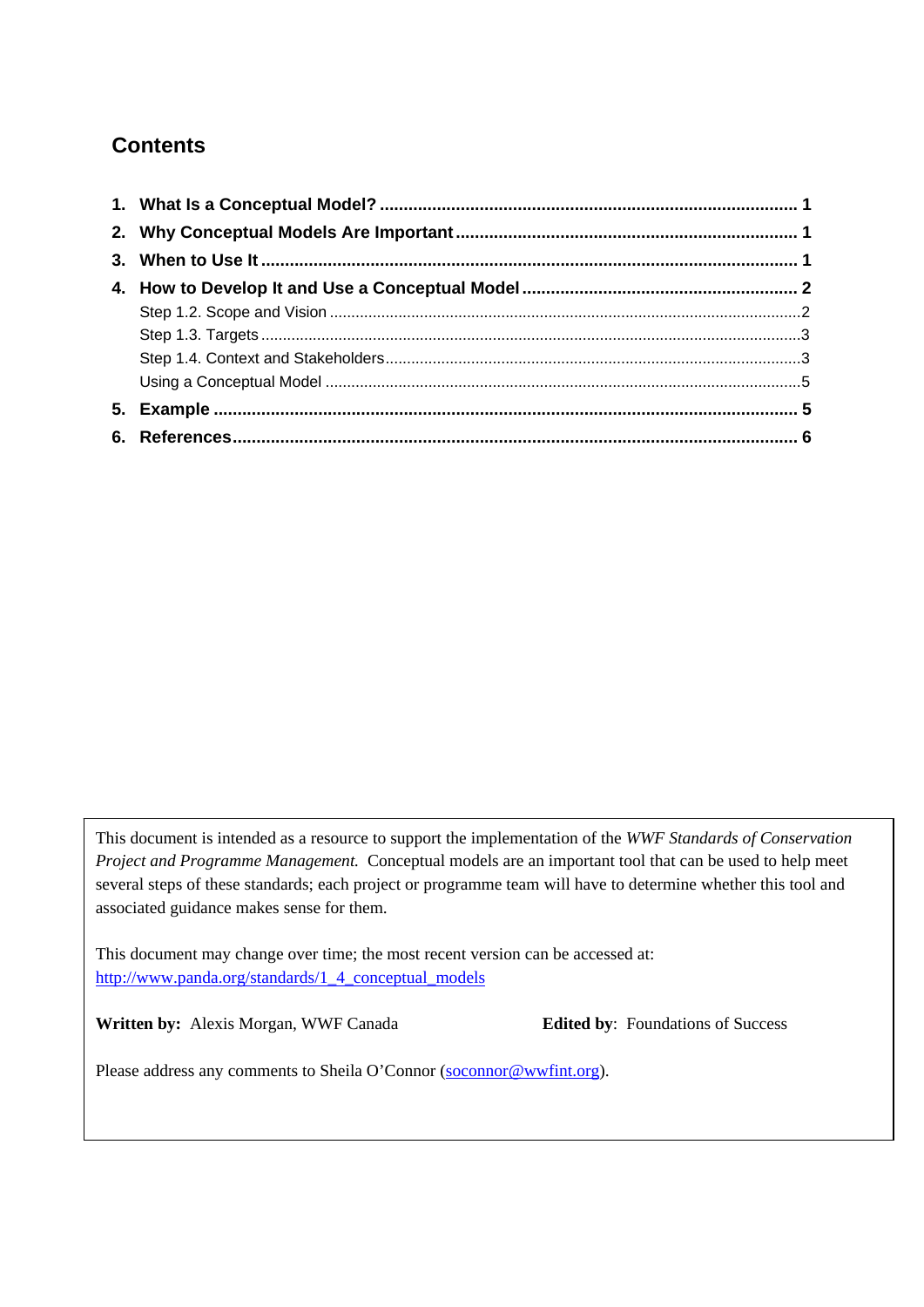## **Conceptual Models**

## <span id="page-2-0"></span>**1. What Is a Conceptual Model?**

A conceptual model is a visual method (diagram) of representing a set of causal relationships between factors that are believed to impact one or more biodiversity targets. A good model should explicitly link the biodiversity targets to the direct threats impacting them, the factors (indirect threats and opportunities) influencing the direct threats, and the strategic activities being taken to affect those factors. It will also usually indicate the points at which monitoring should take place, assumptions that have been made about causal relationships, and paths along which strategic activities can be used to change or positively influence these relationships. A conceptual model should be accompanied by a textual description that verbally explains the conceptual model. In summary, a conceptual model portrays graphically the situation at your site and provides the basis for determining where you can intervene with your strategic activities. Note that conceptual models are designed primarily for projects, but can be applied to programmes, though complexity can be a concern with larger systems or complex project sites.

Both conceptual models and logical frameworks (or logframes) can be used to describe the logic of your project. Conceptual models differ from logical frameworks (or logframes) in that a logframe only provides a hierarchical tabular record of a project's aims and activities (from inputs and activities to the desired outputs, objectives and goals), whereas a conceptual model often represents the entire system, including connections not being addressed through a project.

#### **2. Why Conceptual Models Are Important**

A conceptual model is one method (a visual one) of capturing what is happening at your site and where you might intervene to affect causal relationships. A conceptual model has the advantage of being visual and, when kept simple, can be easily followed from indirect threats and opportunities to direct threats to biodiversity targets. Because it traces back through the logical flow of influence, it can also allow partners, stakeholders, and other departments within a Programme Office or National Office to see how they are able to play an active role in conservation. Conceptual models are also powerful tools for workshops with partners and local stakeholders. Conceptual models have the disadvantage of often becoming too complex and becoming unmanageable (to avoid this, one rule of thumb is to have no more than 25 boxes or so on any one page). Also, while conceptual models are readily understood by many people, a small but non-trivial fraction of people in the world have a strong dislike of this visual way of thinking. Conceptual models are used by numerous conservation organizations and therefore allow sharing of work, especially in the context of ecoregion conservation.

#### **3. When to Use It**

A conceptual model can be used throughout the development of a conservation project or programme (or Ecoregion Action Programme), though it applies especially to Steps 1.2 to 1.4 and Steps 2.1 to 2.2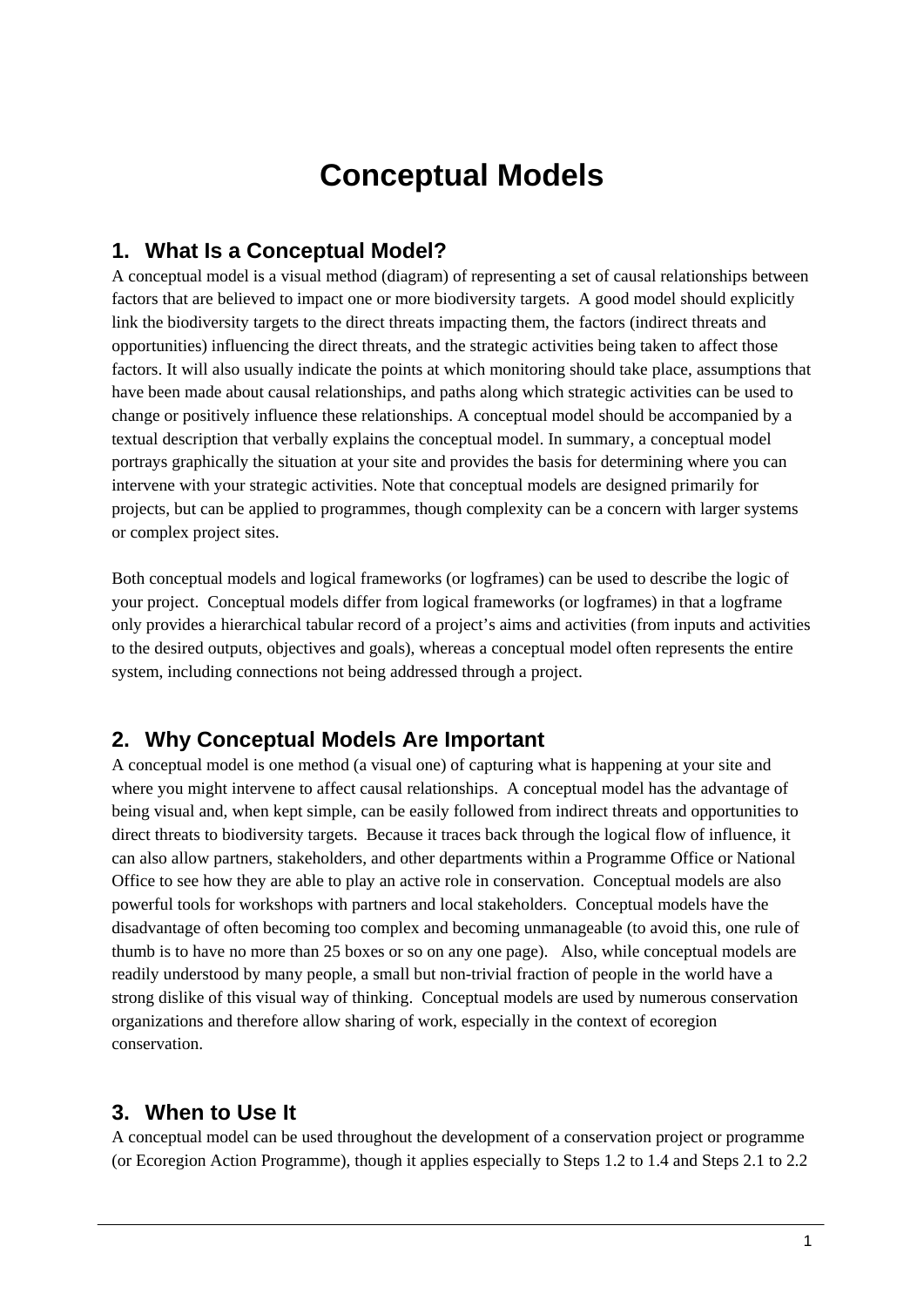<span id="page-3-0"></span>of the *WWF Standards of Conservation Project and Programme Management*. Development of your model is best initiated with the creation of biodiversity targets – the biological elements that make the system you're interested in 'special' and worth saving. It should then capture the direct and indirect threats and opportunities, their links to one another, and how they influence the targets. In some situations, it can also be helpful to mark down the explicit stress (or the effect the threat has on the target), as well as the general result of the threat. Conceptual models can also be used effectively for thematic as well as site-based projects.

Finally, your conceptual model is useful to help develop your interventions – the strategic activities you will take to influence the factors affecting your direct threats and ultimately leading to the desired impact upon the biodiversity target. This strategy development can be done by either directly using your conceptual model or by converting parts of your model into results chains. Your model or your results chains can then also be used to develop and show your monitoring points and assumptions.

## **4. How to Develop It and Use a Conceptual Model**

Your conceptual model serves as a tool to help you visually portray what is happening at your site and develop a plan for what you will do to influence your situation. Because conceptual models that graphically depict much of the work you have done in other stages (e.g., defining your scope, targets, and threats), we do not explain how to develop all of the inputs that go into a conceptual model. Instead we refer you back to the main guidance materials for each of those inputs.

The steps below provide a step-by-step method for completing a conceptual model. The first level numbering for these steps corresponds with the major steps in the *WWF Standards of Conservation Project and Programme Management.* To illustrate this example, we have used a real-world example adapted from a model developed by a WWF team working at a tropical forest site.

This exercise is best done with a project team or in a workshop setting using post-it notes and a flip chart or other set-ups that will allow you to add, delete, and move around factors. You can then capture the results using flow-charting software such as Microsoft Visio or using the drawing tools in MS Word or Powerpoint.

#### *Step 1.2. Scope and Vision*

Your first step in a conceptual model involves placing your project scope to the far right of the model. You can also link your vision directly to the project scope, as shown in Figure 1.

#### **Figure 1. Scope & Vision for Tropical Forest Site**

cone Río Arrovo  $\overline{\phantom{a}}$ shed (incl. tributaries) Vision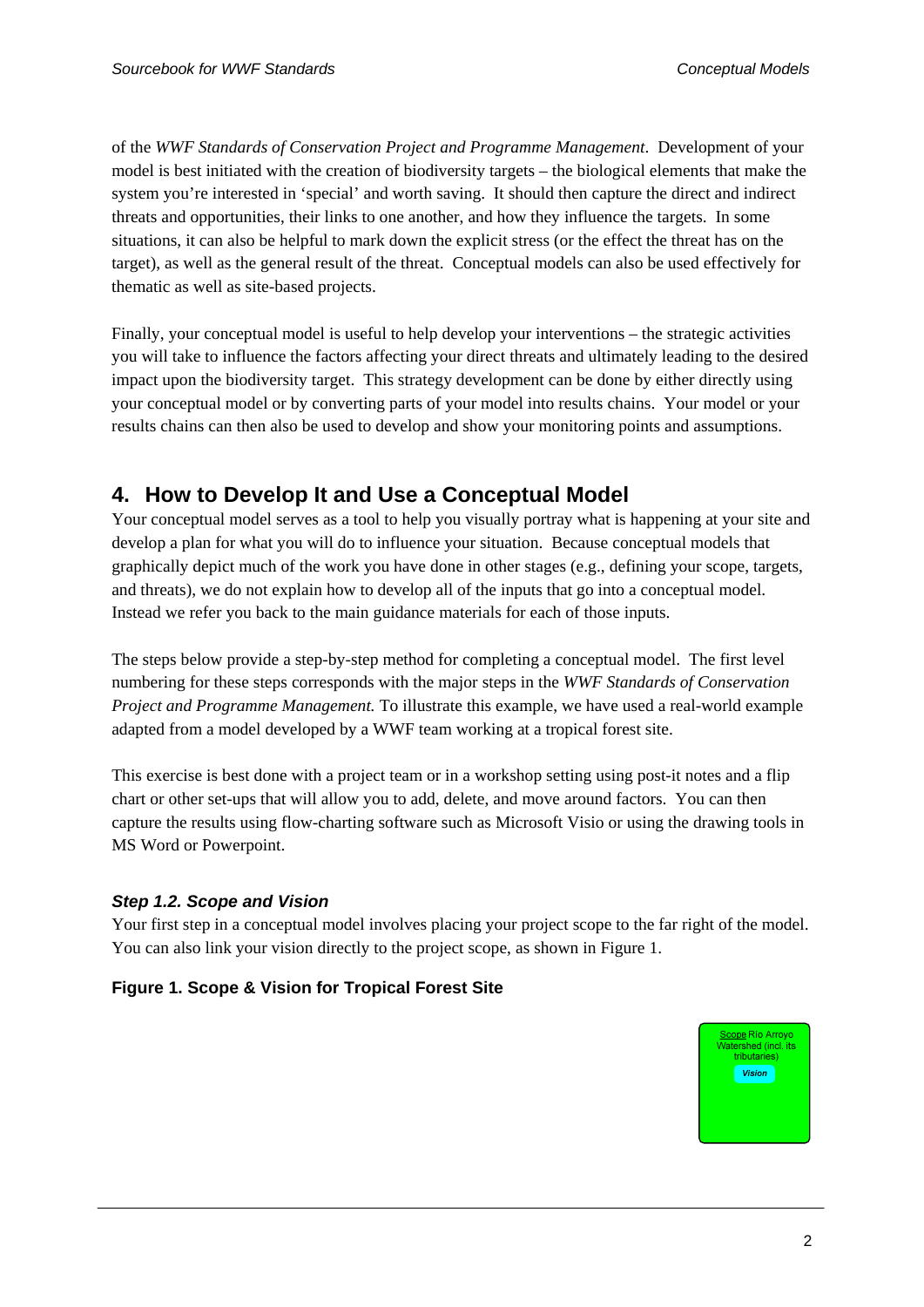#### <span id="page-4-0"></span>*Step 1.3. Targets*

Next, as shown in the right hand part of Figure 2, you should add your biodiversity targets to the scope area, since your biodiversity targets are the species, habitats (ecological systems), and/or ecological processes that you have chosen to represent and encompass the full suite of biodiversity at your project area. (Click here for [Basic Guidance on Biodiversity Targets](http://www.panda.org/standards/1_3_targets)).

#### *Step 1.4. Context and Stakeholders*

#### **Direct Threats**

Your conceptual model helps you graphically display much of the information you collected in your situation analysis – the direct threats influencing your biodiversity targets, the factors (including indirect threats and opportunities) that are influencing your direct threats, and who some of the actors behind those different factors are.

To continue building off your conceptual, you should first add your direct threats to the left of your biodiversity targets, as shown in the right hand side of Figure 2.

#### **Factors: Indirect Threats and Opportunities**

In your situation analysis, you've also done a lot of thinking about what factors are driving to or leading to the direct threats that are affecting your site. At this point, you are now read to add those other factors to your model. You should work from right left to place each of the factors in your model. For example, your team should ask itself, what is causing the direct threat of gas and petroleum exploration? You might identify several factors including, government incentives and policies, interests of transnational companies, and deception of surrounding communities. You should then ask what are the factors driving those indirect threats and so on, working to the left until your model is reasonably complete Figure 3). Note: At all times, every box recorded in your model should connect to one or more of your biodiversity targets. Similarly, by the



time it is completed, the conceptual model should reflect potential paths along which you will establish your project or programme goals and objectives.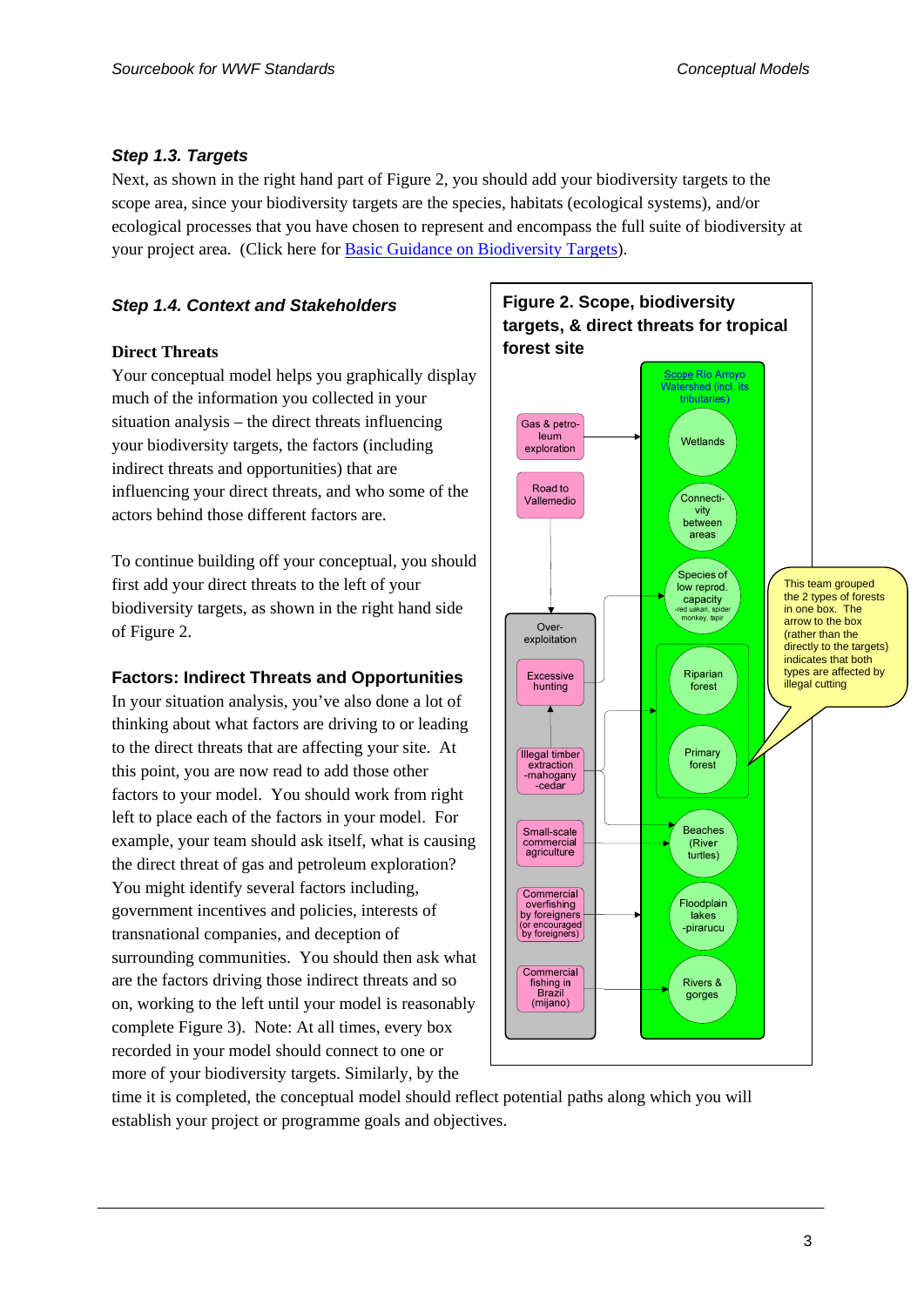

Although the process may seem straightforward, you will find that you and your project team will have some lively debates about what should go where. You also may debate about how much detail to include. The model above is probably at the upper end of detail that should be shown in one model. A general rule of thumb is to keep your models to 25-30 boxes total. A final word on conceptual models – don't strive for perfection; strive for a product that will help you and your project team members effectively communicate what is happening at your site and decide what to do in a strategic fashion.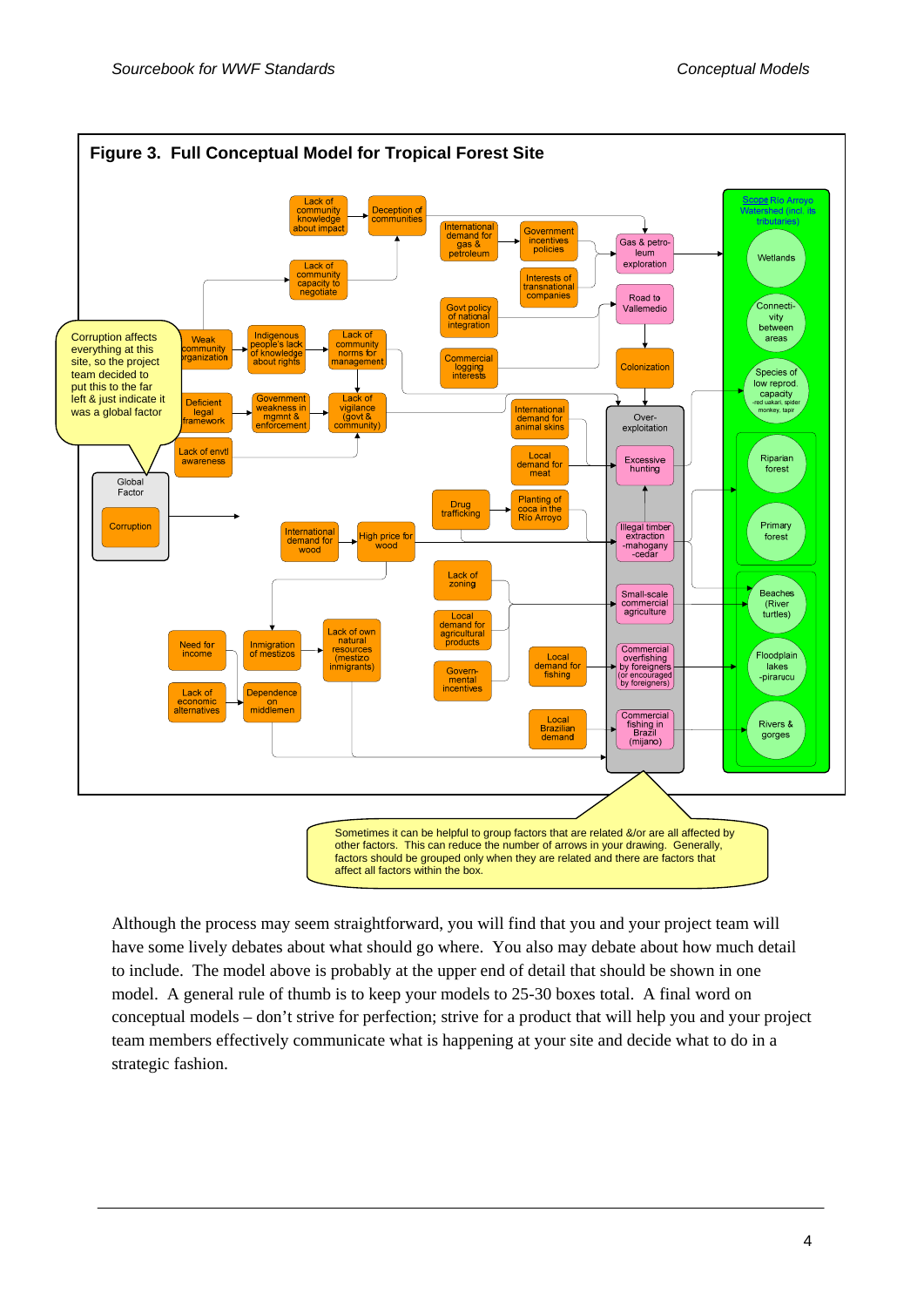#### <span id="page-6-0"></span>*Using a Conceptual Model*

A conceptual model is one of the most helpful and versatile tools you will use for your project planning. The process of building a conceptual model with your project team helps all team members explicitly state their assumptions about what is happening at your site and collectively come to an understanding about your site and what you need to do as a team. The model itself is a useful communications tool for your project team, as well as for people outside of your project. It provides a quick, easy-to-understand overview of your project site and the rationale for your project's goals, objectives, and strategic activities. A conceptual model also provides you with the building blocks for developing results chains – a tool that helps make explicit the logical sequences that link your strategic activities to your targets, in a more detailed fashion than is realistically possible with a conceptual model. Your project team should revisit your conceptual model at least once a year to determine if there are any new threats or factors (or ones that you may have missed in your earlier model) that are now affecting your targets. If so, you will need to make decisions about if and how you will address them.

## **5. Example**

Our earlier example came from a site-based project, but you can also use conceptual models effectively for species-focused projects and programmes. Below is an example based on a real-world model developed by a WWF project team seeking to protect Javan rhinos.



#### **Figure 4. Conceptual Model for Javan Rhinos in Rhino National Park**